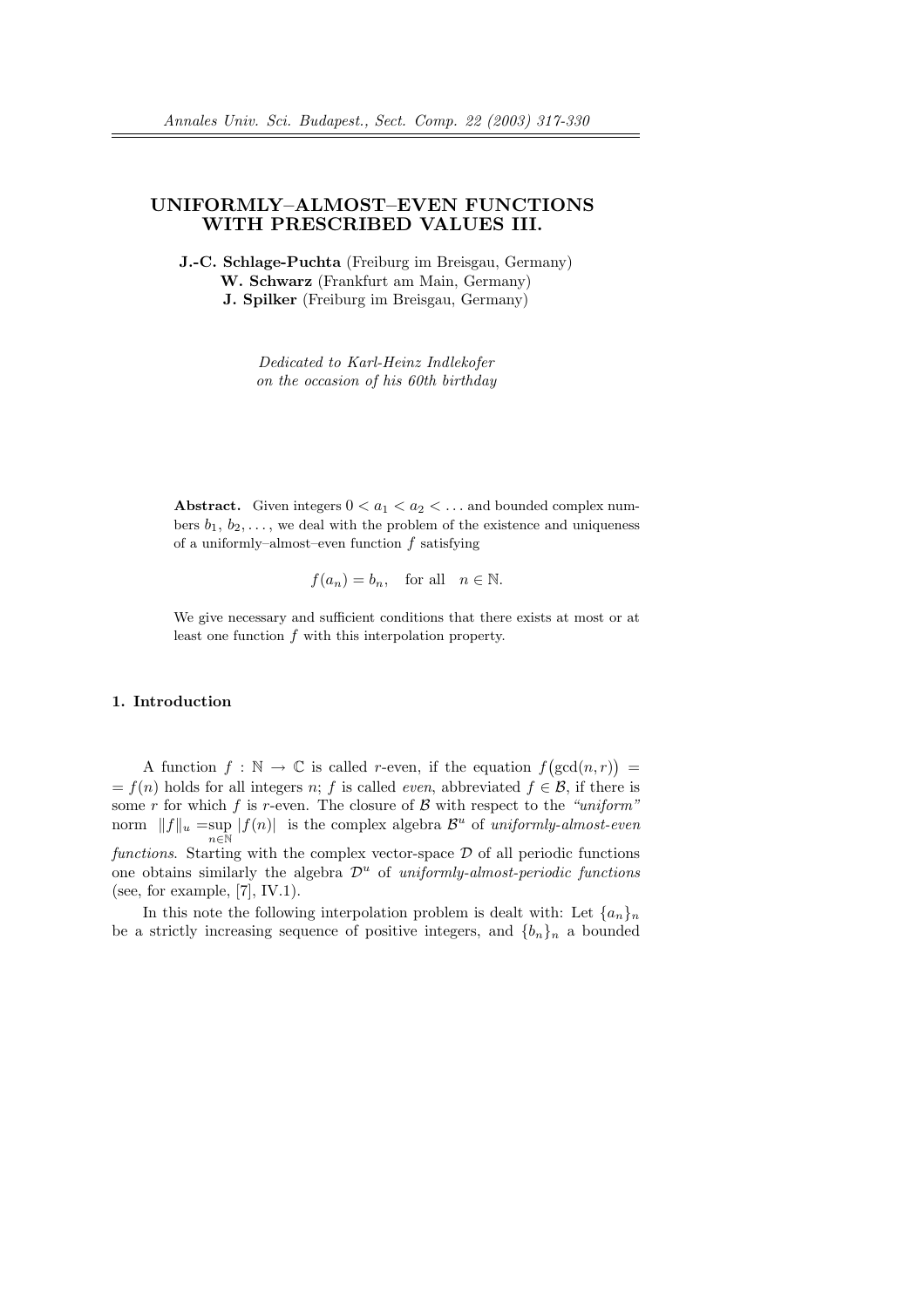sequence of complex numbers; when does a uniformly-almost-even function f (resp. a uniformly-almost-periodic function) exist with values

$$
(P) \t f(a_n) = b_n \t for n = 1, 2, ...?
$$

When is there at most one such function? <sup>1</sup>

Under more restrictive conditions the problem of the existence of such functions was already treated in [5] and [7], IV.5, Theorems 5.1 and 5.2. The authors used the fact that the Banach algebra  $\mathcal{B}^u$  is isomorphic with the algebra of functions continuous on the compact space  $\Delta_B$  of maximal ideals, and this space was explicitly given,

$$
\Delta_{\mathcal{B}} = \prod_{p} \{1, p^1, p^2, \dots, p^{\infty}\},
$$

where the factors are one-point compactifications of the discrete spaces  $\{1, p<sup>1</sup>, p<sup>2</sup>, \ldots\}, p \in \mathbb{P}$ . Later the second-named author tried to prove this result without using Gelfand's theory (see [6]). However, unfortunately there is a gap in this paper: in the proof that  $\{g_{K_c}\}_{c \in \mathbb{N}}$  is a Cauchy-sequence, one case is missing. Schwarz & Spilker [8] used the method of [6] to prove other existence results under different assumptions.

In this paper we prove elementarily, without using Gelfand's theory, uniqueness results (Theorems 1 and 2, Section 2) and existence theorems (Theorems 3 and 4, Section 3).

**Notations.**  $\mathbb{N} = \{1, 2, \ldots\}$  is the set of positive integers,  $\mathbb{P} = \{2, 3, 5, \ldots\}$ the set of primes. For  $n \in \mathbb{N}$ ,  $p \in \mathbb{P}$ , we denote by  $o_p(n)$  the order of p in the factorization of n, so that  $p^{\circ_p(n)} \mid n$ , but  $p^{\circ_p(n)+1} \nmid n$ .

### 2. Sets of uniqueness

In this section we deal with the (much simpler) problem of uniqueness in our interpolation problem (see equation (P)).

<sup>&</sup>lt;sup>1</sup> Karl-Heinz Indlekofer investigated uniqueness sets for additive functions; as far as the second-named author remembers correctly, Indlekofer gave a talk on this subject already in Oberwolfach in the year 1978. He returned to this subject in joint papers (see  $[1], [2]$ ) with Fehér, Stachó, and Timofeev.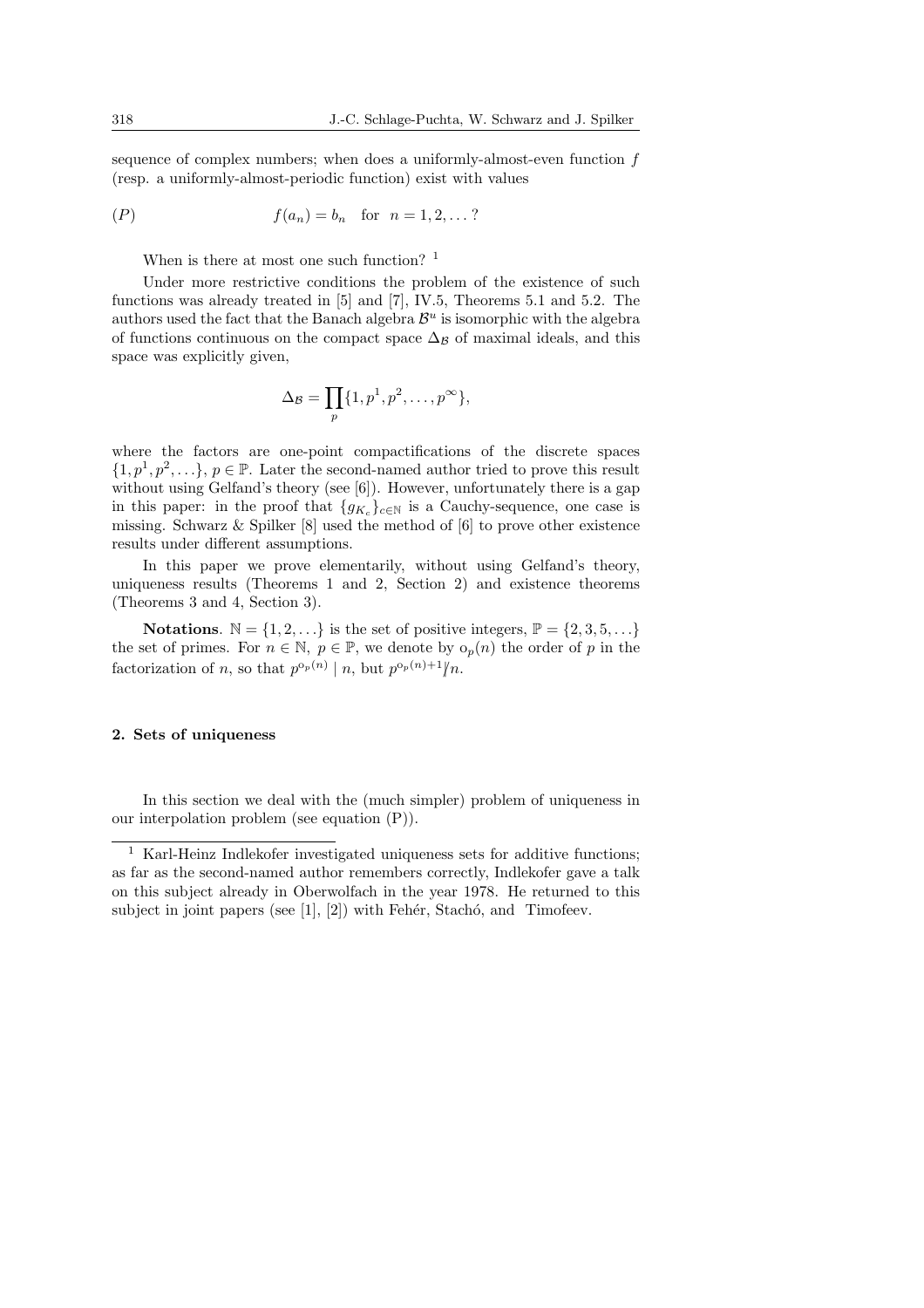**Definition.** A subset  $A = \{a_n : n \in \mathbb{N}\}\$  of N is called a set of uniqueness for  $\mathcal{B}^u$ , if the condition

$$
\{f, g \in \mathcal{B}^u, \quad f(a_n) = g(a_n) \quad \text{for all} \quad n \in \mathbb{N}\}
$$

implies  $f = q$ .

Sets of uniqueness for  $\mathcal{B}^u$  are characterized by the following theorem.

**Theorem 1.** The following properties of the set  $A = \{a_n : n \in \mathbb{N}\}\subseteq \mathbb{N}$ are equivalent:

- (1) A is a set of uniqueness for  $\mathcal{B}^u$ .
- (2) For any integers  $d, k \in \mathbb{N}$  satisfying  $d \mid k!$  there exists an integer  $n \in \mathbb{N}$ such that the greatest common divisor  $gcd(a_n, k!)$  equals d.

#### Proof.

 $(1) \Rightarrow (2)$ : Let  $\{a_n : n \in \mathbb{N}\}\$ be a set of uniqueness, and let  $d, k \in \mathbb{N}\$  satisfy d | k!. Define a k!-even function  $f_1(n)$  for  $n \mid k!$  by

$$
f_1(n) = \begin{cases} 0, & \text{if } n \mid k!, \ n \neq d, \\ 1, & \text{if } n = d, \end{cases}
$$

and, for  $n \in \mathbb{N}$ , by  $f_1(n) = f_1$  $(\gcd(n, k!) )$ . If there were no  $n \in \mathbb{N}$  satisfying  $gcd(a_n, k!) = d$ , then there would be two different solutions  $f_1$  and  $f_2 = 0$  for the interpolation problem  $f(a_n) = 0$ , a contradiction to (1).

 $(2) \Rightarrow (1)$ : Assume that there is a function  $f \in \mathcal{B}^u$ ,  $f \neq 0$ , satisfying  $f(a_n) = 0$  for any  $n \in \mathbb{N}$ . Fix an integer d such that  $f(d) \neq 0$ , and choose a large k, k ≥ d, and a k!-even function h satisfying  $||f-h||_u < \frac{1}{2}$  |f(d)|. Because of (2) there is an integer n so that  $gcd(a_n, k!) = d$ , and so  $h(a_n) = h(d)$ . This gives the contradiction

$$
|f(d)| \le |f(d) - h(d)| + |h(a_n) - f(a_n)| \le 2 \cdot ||f - h||_u < |f(d)|.
$$

**Examples.** The set  $(\mathbb{P} + 1) \cup (\mathbb{P} + 2)$ , the union of two sets of shifted primes, is a set of uniqueness for  $\mathcal{B}^u$ .

We verify condition (2). Let positive integers  $d, r \in \mathbb{N}, d \mid r$  be given. <sup>2</sup>

a) If d is even, denote by  $\pi$  a prime  $\pi | r$ . Then the integer

$$
n_{\pi} = \pi^{o_{\pi}(d)} - 1
$$
, if  $\pi | d$ ,  $n_{\pi} = \pi + 1$ , if  $\pi | d$ ,

<sup>&</sup>lt;sup>2</sup> It would be sufficient to restrict ourselves to numbers r of the form  $r = k!$ .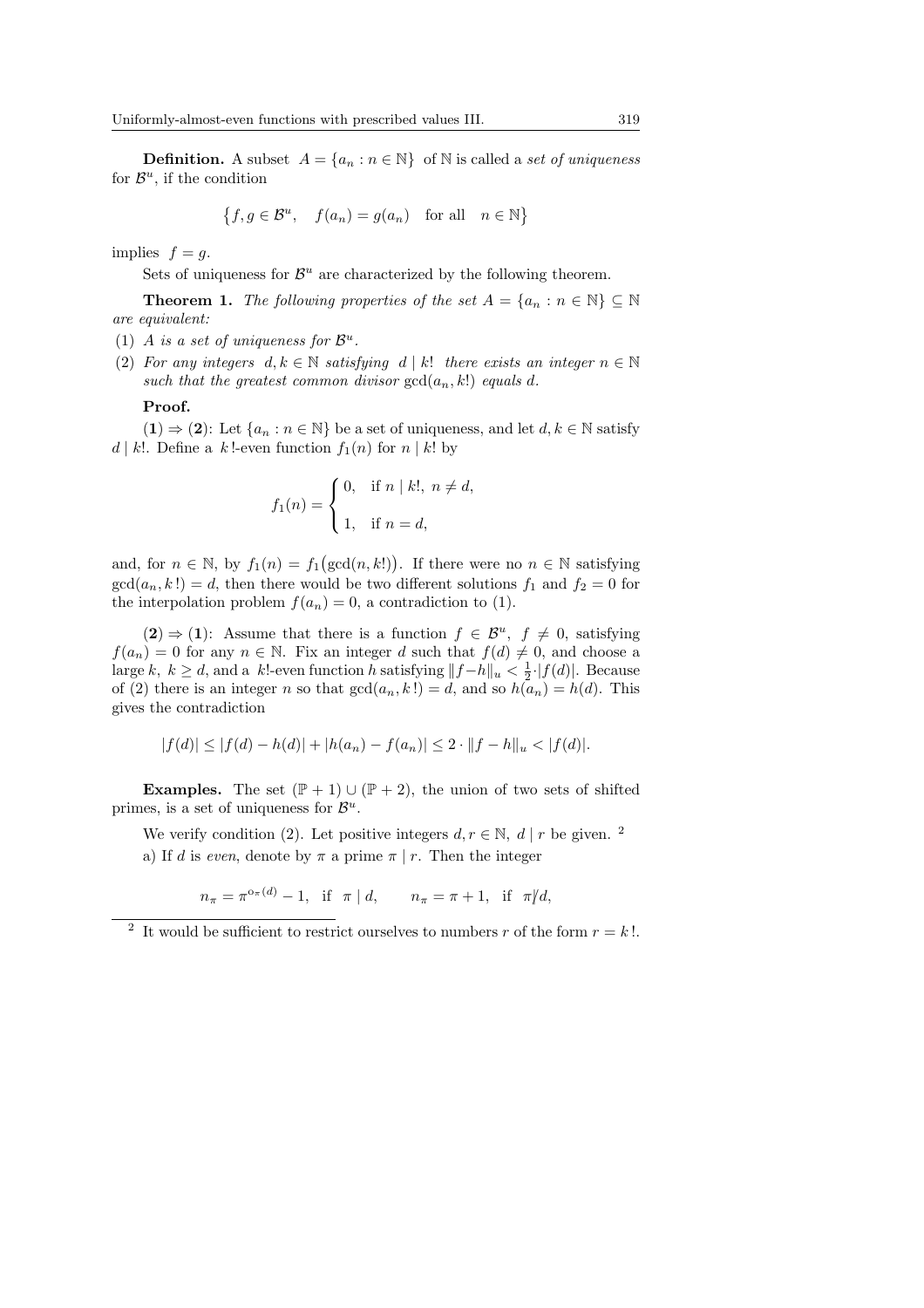satisfies

$$
o_{\pi}(n_{\pi}) = 0, \quad o_{\pi}(n_{\pi} + 1) = o_{\pi}(d).
$$

Any solution  $n \in \mathbb{N}$  of the system of congruences

$$
n \equiv n_{\pi} \mod \pi^{\circ_{\pi}(r)+1} \text{ for every } \pi \mid r
$$

satisfies

$$
gcd(n,r) = 1, gcd(n+1,r) = d.
$$

By the prime number theorem for arithmetic progressions there exists a prime  $p \equiv n \mod r$ , and for this prime we get  $gcd(p+1, r) = d$ .

b) If d is odd, we find a prime p satisfying  $gcd(p+2,r) = d$ , in a similar manner.

The set  $(\mathbb{P} + 1) \cup (2\mathbb{P} + 1)$  is also a set of uniqueness for  $\mathcal{B}^u$ .

The sets  $\mathbb{P} + a$ , where  $a \in \mathbb{N}_0$ , the set of squares, the set of squarefree numbers, the set of k-free numbers, the set of factorials and the set of powers of an integer  $a \in \mathbb{N}$  are not sets of uniqueness for  $\mathcal{B}^u$ .

Without proof we give the corresponding result for  $\mathcal{D}^u$ .

**Theorem 2.** A set  $\mathcal{A} = \{a_n : n \in \mathbb{N}\}\subseteq \mathbb{N}$  is a set of uniqueness for  $\mathcal{D}^u$ , if and only if for any  $d, r \in \mathbb{N}$ ,  $d \leq r$  there exists an integer n so that  $a_n \equiv d \mod r$ .

**Examples.** Any strictly monotone sequence A of integers  $a_n$ , which is uniformly distributed modulo r for any  $r \in \mathbb{N}$ , is a set of uniqueness for  $\mathcal{D}^u$ . In particular<sup>3</sup>

- every set  $\mathcal{A} \subseteq \mathbb{N}$  with density 1,
- the set {a<sub>n</sub>, a<sub>n</sub> = [P(n)]}, where P(x) is a polynomial in  $\mathbb{R}[x]$ , and P(x)−  $-P(0)$  has at least one irrational coefficient,<sup>4</sup>
- the set  $a_n = [n^c]$ , where  $c > 0$ ,  $c \notin \mathbb{Z}^5$ .

The set  $(\mathbb{P}+1)\cup(\mathbb{P}+2)$  is not a set of uniqueness for  $\mathcal{D}^u$ , being disjoint to the residue class 11 mod 30. Also, the sets  $\bigcup_{1 \leq n \leq N} (\alpha_n \mathbb{P} + \beta_n), \ \alpha_n \in \mathbb{N}, \ \beta_n \in \mathbb{N} \cup \{0\},\$ 

the set of B-numbers  $(a_n$  is a B-number, if it is representable as a sum of two squares of integers)<sup>6</sup> are not sets of uniqueness for  $\mathcal{D}^u$ .

 $3$  For the definition and simple properties of uniform distribution modulo  $r$ , see, for example, Kuipers & Niederreiter [4], Chapter 5, p. 305ff.

<sup>&</sup>lt;sup>4</sup> See [4], Theorem 1.4, p. 307.

<sup>5</sup> See [4], Exercise 1.10, p. 318.

 $6\,$  B-numbers are easily characterized by conditions concerning prime factors  $p \equiv 3 \mod 4$ .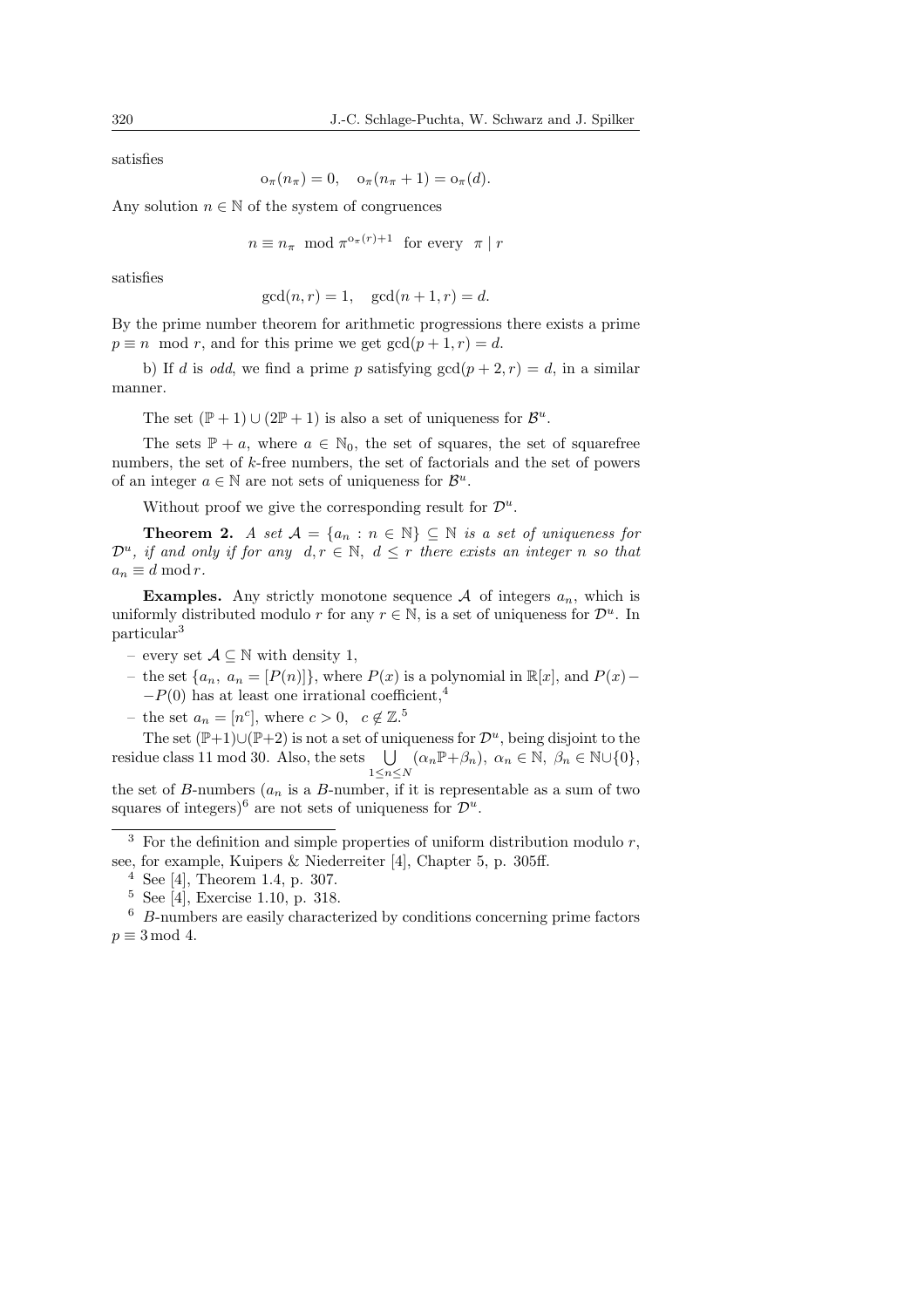#### 3. Existence theorems

Given finitely many integers  $a_1, a_2, \ldots, a_N$  and complex numbers  $b_1, b_2, \ldots, b_N$ , then there is an *even* function  $f \in \mathcal{B}$  assuming the values  $f(a_n) = b_n$  for  $1 \le n \le N$ : write  $\alpha = a_1 a_2 \cdots a_N$ , and define for all divisors  $a \mid \alpha$  and for  $n \in \mathbb{N}$ ,  $\overline{a}$ 

$$
f_a(n) = \begin{cases} 1, & \text{if } (n, \alpha) = a, \\ 0, & \text{if } (n, \alpha) \neq a. \end{cases}
$$

Then  $f = \sum$  $\sum_{1 \leq n \leq N} b_n \cdot f_{a_n}$  is such a function. By the way (see [6]),

$$
f_a(n) = \frac{\varphi(\frac{\alpha}{a})}{\alpha} \sum_{r|\alpha} \frac{c_r(a)}{\varphi(r)} c_r(n),
$$

where  $c_r(n) = \sum_{d|(r,n)}$  $d\mu\left(\frac{r}{d}\right)$ ´ is the Ramanujan-sum. So, we are only concerned with *infinite* subsets of N.

**Theorem 3.** For a strictly increasing sequence  $\{a_n\}_{n\in\mathbb{N}}$  of positive integers and a bounded sequence  ${b_n}_{n\in\mathbb{N}}$  of complex numbers the following two conditions  $(3)$  and  $(4)$  are equivalent.

- (3) There exists a function  $f \in \mathcal{B}^u$  with the values  $f(a_n) = b_n$   $(n \in \mathbb{N})$ .
- (4) If  ${n_k}_{k \in \mathbb{N}}$  is any strictly increasing sequence of positive integers such that for any  $r \in \mathbb{N}$  the sequence  $\{\gcd(a_{n_k}, r\,!\})_{k \in \mathbb{N}}$  is eventually constant, then the limit

$$
\lim_{k \to \infty} b_{n_k} \quad exists,
$$

and, in the case that, with some integer  $m$  [not depending on  $r$ ],

$$
\lim_{k \to \infty} \gcd(a_{n_k}, r!) = \gcd(a_m, r!)
$$

for every r, its value is  $b_m$ .

Before proving Theorem 3 we reformulate the conditions concerning  $o_p(a_{n_k}).$ 

**Lemma.** For any sequence  $\{m_k\}_{k\in\mathbb{N}}$  of positive integers the following results are true.

- (5) Properties (5a) and (5b) are equivalent.
	- (5a) For every  $r \in \mathbb{N}$  the sequence  $\{ \gcd(m_k, r!) \}_{k \in \mathbb{N}}$  is eventually constant.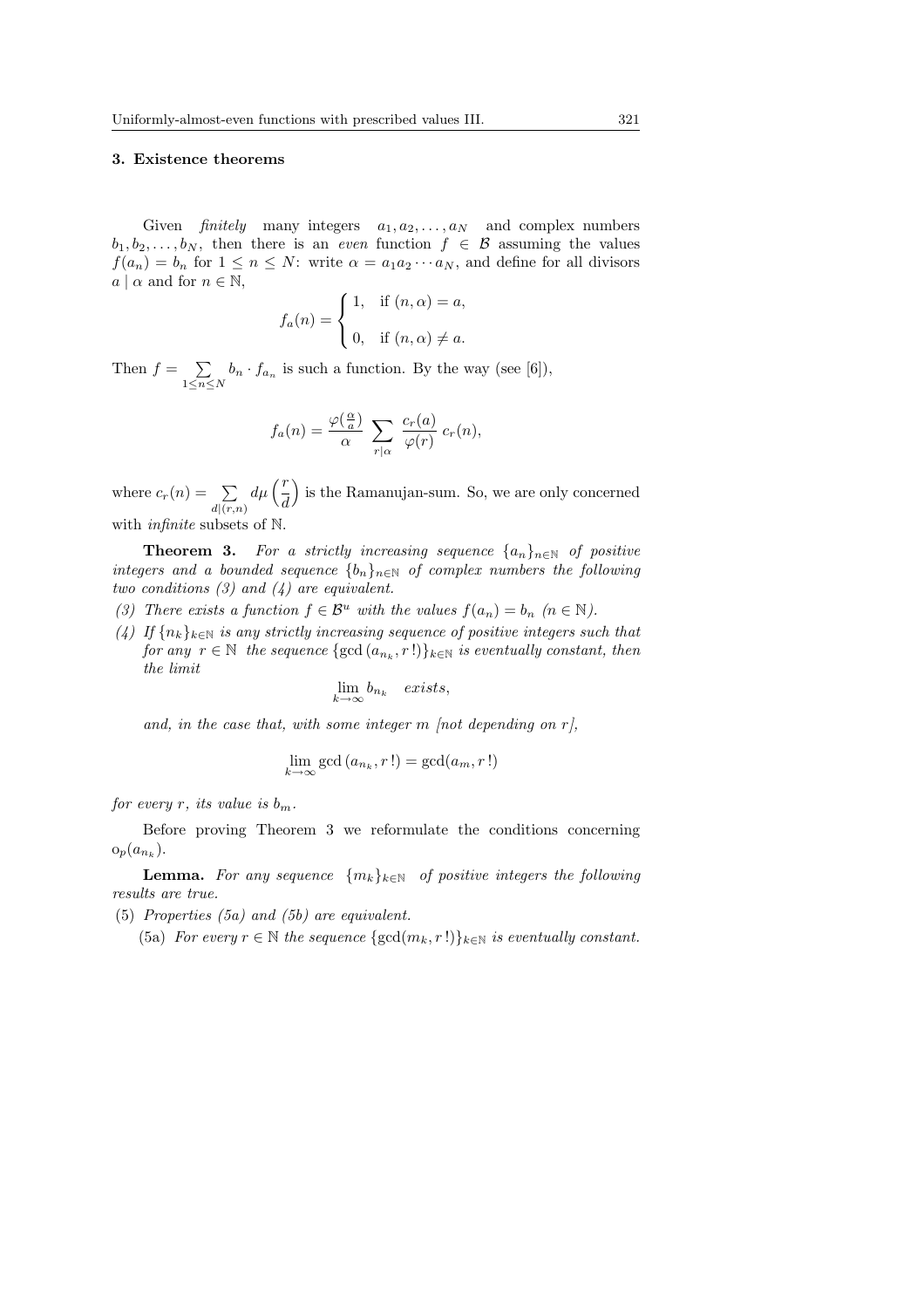- (5b) For every prime p the sequence  $\{o_p(m_k)\}$ ª  $\boldsymbol{h} \in \mathbb{N}$  is eventually constant or tends to infinity.
- (6) Properties (6a) and (6b) are equivalent.
	- (6a) For every  $r \in \mathbb{N}$  the sequence  $\{ \gcd(m_k, r!) \}_{k \in \mathbb{N}}$  is eventually constant, and there exists an integer  $m \in \mathbb{N}$  so that for every r the relation  $gcd(m, r!) = \lim_{k \to \infty} gcd(m_k, r!)$  holds.
	- (6b) For every prime p the sequence  $\{o_p(m_k)\}$ ª  $\boldsymbol{k} \in \mathbb{N}$  is eventually constant and  $\lim_{k\to\infty} o_p(m_k) \neq 0$  for at most finitely many primes p.

#### Proof.

 $(5a)$  ⇒  $(5b)$ : Let  $(5a)$  hold for the sequence  $\{m_k\}_k$ , and let p be a prime.  $(\mathbf{G}\mathbf{a}) \to (\mathbf{G}\mathbf{b})$ . Let  $(\mathbf{J}\mathbf{a})$  hold for the sequence  $\{m_k\}_k$ , and let p be a prime.<br>For any  $j \in \mathbb{N}$  there is some  $k_j \in \mathbb{N}$  so that  $\min\{o_p(m_k), o_p((p^j)!)\}\)$  does not depend on k, if  $k > k<sub>i</sub>$ ; say, this minimum is  $e<sub>i</sub>$ . ª

If  $e_j < o_p(p^j!)$  for some  $j \in \mathbb{N}$ , then the sequence  $\{o_p(m_k)\}$  $_k$  is eventually constant. ª

If  $e_j = o_p(p^j!)$  for every  $j \in \mathbb{N}$ , then the sequence  $\{o_p(m_k)\}$  $_k$  tends to  $\infty.$ 

 $(5b) \Rightarrow (5a)$ : Fix  $r \in \mathbb{N}$ . By (5b) there is some integer  $k_0$  with the property, that the sequence  $\{o_p m_k\}_{k>k_0}$  is constant for all primes  $p \leq r$ , or there is some prime  $p \leq r$  such that  $o_p(m_k) > o_p(r!)$  for every  $k > k_0$ . Thus  $\min\{o_p m_k, o_p(r)\}\$ is independent of  $k > k_0$  [there is no prime  $p > r$  dividing r!], and therefore the sequence  $\{\gcd(m_k, r!) \}_{k > k_0}$  is constant.

 $(6a) \Rightarrow (6b)$ : Assume that condition  $(6a)$  is true for the sequence  $\{m_k\}_k$ . By  $(6a)$  there is an integer m so that for any prime p

$$
\min\{o_p(m), o_p(r!)\} = \lim_{k \to \infty} \min\{o_p(m_k), o_p(r!)\}.
$$

According to (5), the sequence  $\{o_p(m_k)\}_k$  is eventually constant or its limit [for  $k \to \infty$ ] is  $\infty$ . Put  $r = p^j$ , where  $j > o_p(m)$ ; then  $o_p(m) \ge o_p(m_k)$ , if k is large; therefore the case  $\lim_{k \to \infty} o_p(m_k) = \infty$  is impossible. If  $p > m$ , then  $o_p(m) = 0$ , and so  $\lim_{k \to \infty} o_p(m_k) = 0$ .

(6b)  $\Rightarrow$  (6a). Assume that for the sequence  $\{m_k\}_k$  condition (6b) is true. Given  $r \in \mathbb{N}$ , the sequence  $\{\gcd(m_k, r!)\}_k$  is eventually constant, by  $(5b) \Rightarrow$  $\Rightarrow$  (5*a*). Write  $e_p = \lim_{k \to \infty} \gcd(m_k, r!)$ . The number  $m = \prod_p p^{e_p}$  is well-defined by (6b), and, for every  $r \in \mathbb{N}$ ,

$$
\gcd(m, r!) = \prod_{p} p^{\min\{e_p, o_p(r!)\}} = \lim_{k \to \infty} \prod_{p} p^{\min\{o_p(m_k), o_p(r!)\}} = \lim_{k \to \infty} \gcd(m_k, r!).
$$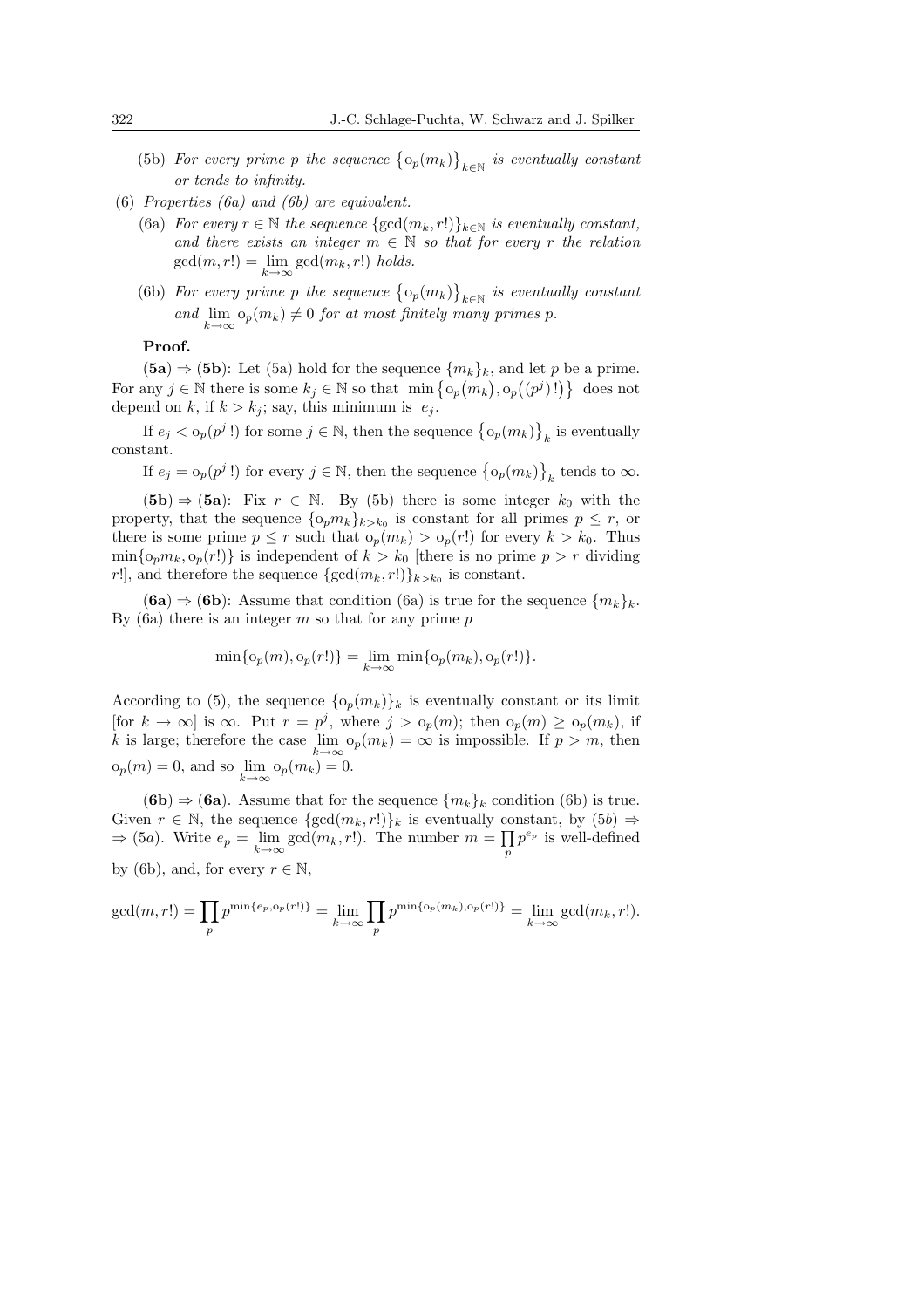Thus the Lemma is proved.

#### Proof of Theorem 3.

(3)  $\Rightarrow$  (4). Let a strictly increasing sequence  $\{a_n\}$  of positive integers, a bounded sequence  ${b_n}$  of complex numbers, and a function  $f \in \mathcal{B}^u$  be given satisfying the interpolation-property  $f(a_n) = b_n$ ; take a strictly monotone sequence  ${n_k}_k$  in N, so that

for every  $r \in \mathbb{N}$  the sequence  $\{ \gcd(a_{n_k}, r!) \}_{k \in \mathbb{N}}$  is eventually constant.

 $f \in \mathcal{B}^u$  implies that for any given  $\varepsilon > 0$  there is some  $s \in \mathbb{N}$  and an  $(s)$ -even function h approximating f, so that  $||f - h||_u < \frac{1}{4}\varepsilon$ .

a) There is some  $k_0 \in \mathbb{N}$ ,  $k_0 = k_0(\varepsilon)$  so that for all  $k, \ell > k_0$  the relation  $gcd(a_{n_k}, s!) = gcd(a_{n_\ell}, s!)$  holds, and so  $h(a_{n_k}) = h(a_{n_\ell})$ . Therefore we obtain for every  $k, \ell > k_0$ :

$$
|b_{nk} - b_{n_\ell}| \stackrel{by (3)}{=} |f(a_{nk}) - f(a_{n_\ell})| \le
$$
  

$$
\leq |f(ank) - h(a_{nk})| + |f(a_{n_\ell}) - h(a_{n_\ell})| \leq 2 \cdot ||f - h||_u < \frac{1}{2}\varepsilon,
$$

and so  ${b_{nk}}_k$  is a Cauchy-sequence, and thus convergent.

b) Now, we take for granted that in addition (with some integer  $m$ )

$$
\gcd(a_m, r!) = \lim_{k \to \infty} \gcd(a_{nk}, r!), \text{ for every } r \in \mathbb{N}.
$$

Note that  $f(a_m) = b_m$ , and that the sequence  $\{\gcd(a_{nk}, r!) \}_{k \in \mathbb{N}}$  is eventually constant; thus there is some  $\ell_0 > k_0$  [ $\ell_0 = \ell_0(s)$ , and so  $\ell_0$  depends on  $\varepsilon$ ] with the property that for any  $\ell > \ell_0$ 

$$
gcd(a_m, s!) = gcd(a_{n_\ell}, s!),
$$
 and so, in particular,  $h(a_m) = h(a_{n_\ell}).$ 

Therefore we obtain, with some  $\ell > \ell_0$ ,

$$
|b_m - \lim_{k \to \infty} b_{nk}| \le |b_m - b_{n_\ell}| + \left| \lim_{k \to \infty} b_{nk} - b_{n_\ell} \right|,
$$

and by the inequalities in a) this is

$$
\leq |f(a_m) - f(a_{n_\ell})| + \frac{1}{2}\varepsilon \leq |f(a_m) - h(a_m)| + |f(a_{n_\ell}) - h(a_{n_\ell})| + \frac{1}{2}\varepsilon \leq
$$
  

$$
\leq 2 \cdot ||f - h||_u + \frac{1}{2}\varepsilon < \varepsilon,
$$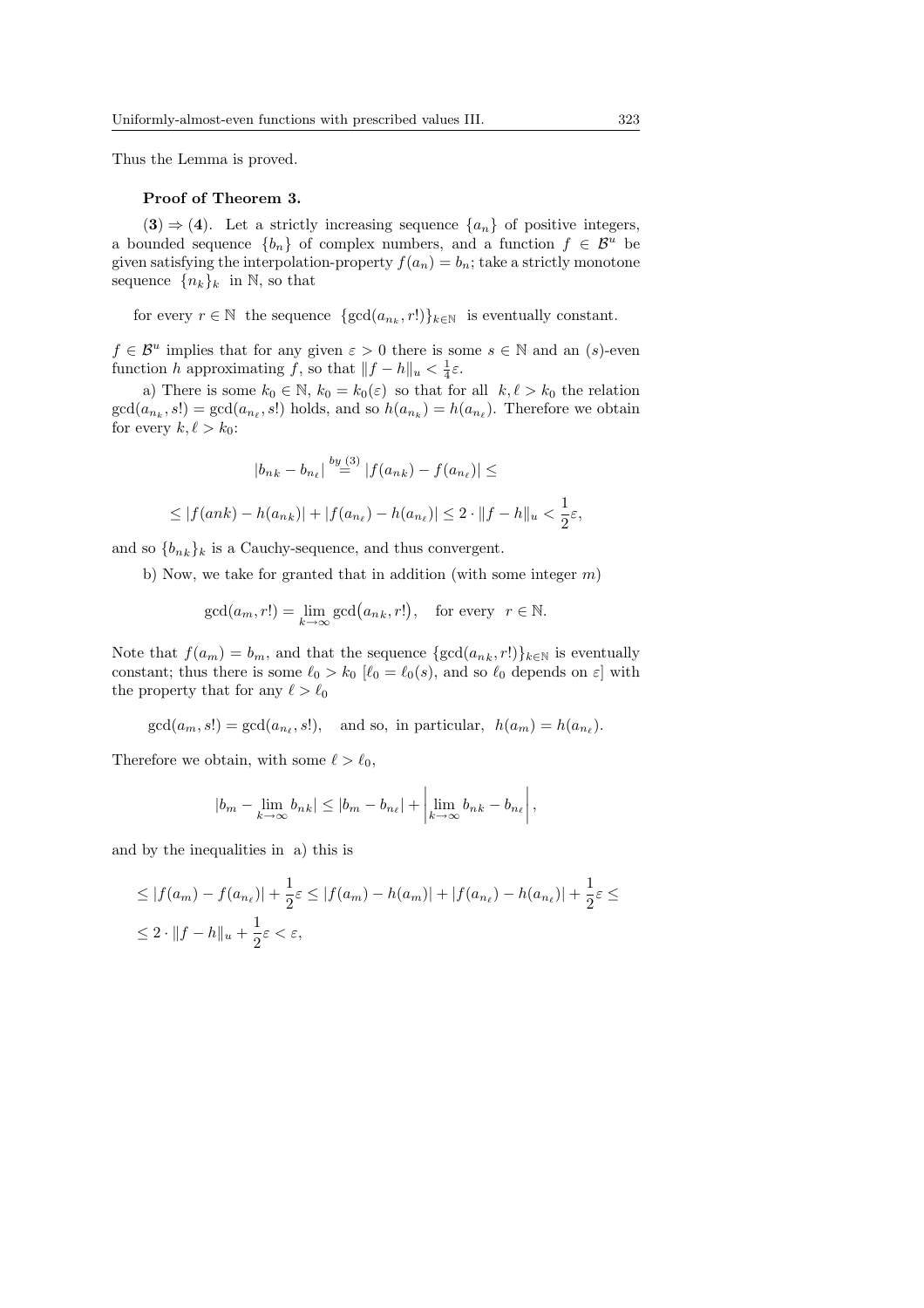and so  $\lim_{k \to \infty} b_{n_k} = b_m$ .

Now we come to the more difficult part, the proof of the implication.

 $(4) \Rightarrow (3)$ . Given sequences  $\{a_n\}$  and  $\{b_n\}$  as in the theorem; without loss of generality we may assume that the  $b_n$  are non-negative real numbers. We have to find a function  $f \in \mathcal{B}^u$ , so that  $f(a_n) = b_n$  for every n.

Define for any positive integers n and k satisfying  $n | k!$  the set

$$
M(n,k) := \{m \in \mathbb{N} : \gcd(a_m, k!) = n\} =
$$
  
= 
$$
\left\{m \in \mathbb{N} : a_m \equiv 0 \mod n, \text{ and } \gcd\left(\frac{a_m}{n}, \frac{k!}{n}\right) = 1\right\}.
$$

The set  $M(n, k)$  is empty if and only if  $gcd(a_m, k!) = n$  is impossible for any m; in particular, if n does not divide any  $a_m$ , then  $M(n, k) = \emptyset$ . We define two k!-even functions  $f_k^+$  and  $f_k^-$ , first for integers  $n \mid k!$ , by

$$
f_k^+(n) = \begin{cases} \sup \{b_m : m \in M(n,k)\}, & \text{if } M(n,k) \neq \emptyset, \\ 0, & \text{if } M(n,k) = \emptyset, \end{cases}
$$

and similarly  $f_k^-(n)$ , replacing "sup" with "inf", and then obtain k!-even functions by the definition

$$
f_k^{\pm}(n) = f_k^{\pm}(\gcd(n, k!)) \quad \text{for any } n \in \mathbb{N}.
$$

So,

$$
f_k^+(n) = \sup \big\{ b_m : m \in M((n,k!),k) \big\}, \text{ if } M((n,k)) \neq \emptyset, \text{ otherwise } = 0.
$$

It is sufficient to show the equation

(7) 
$$
\lim_{k \to \infty} \|f_k^+ - f_k^-\|_u = 0.
$$

The reasons are:

 $(\alpha)$  For any  $k, n \in \mathbb{N}$  the inequalities

$$
f_k^-(n) \le f_{k+1}^-(n) \le f_{k+1}^+(n) \le f_k^+(n)
$$

hold. [This implies that  $||f_k^+ - f_k^-||_u$  is decreasing.]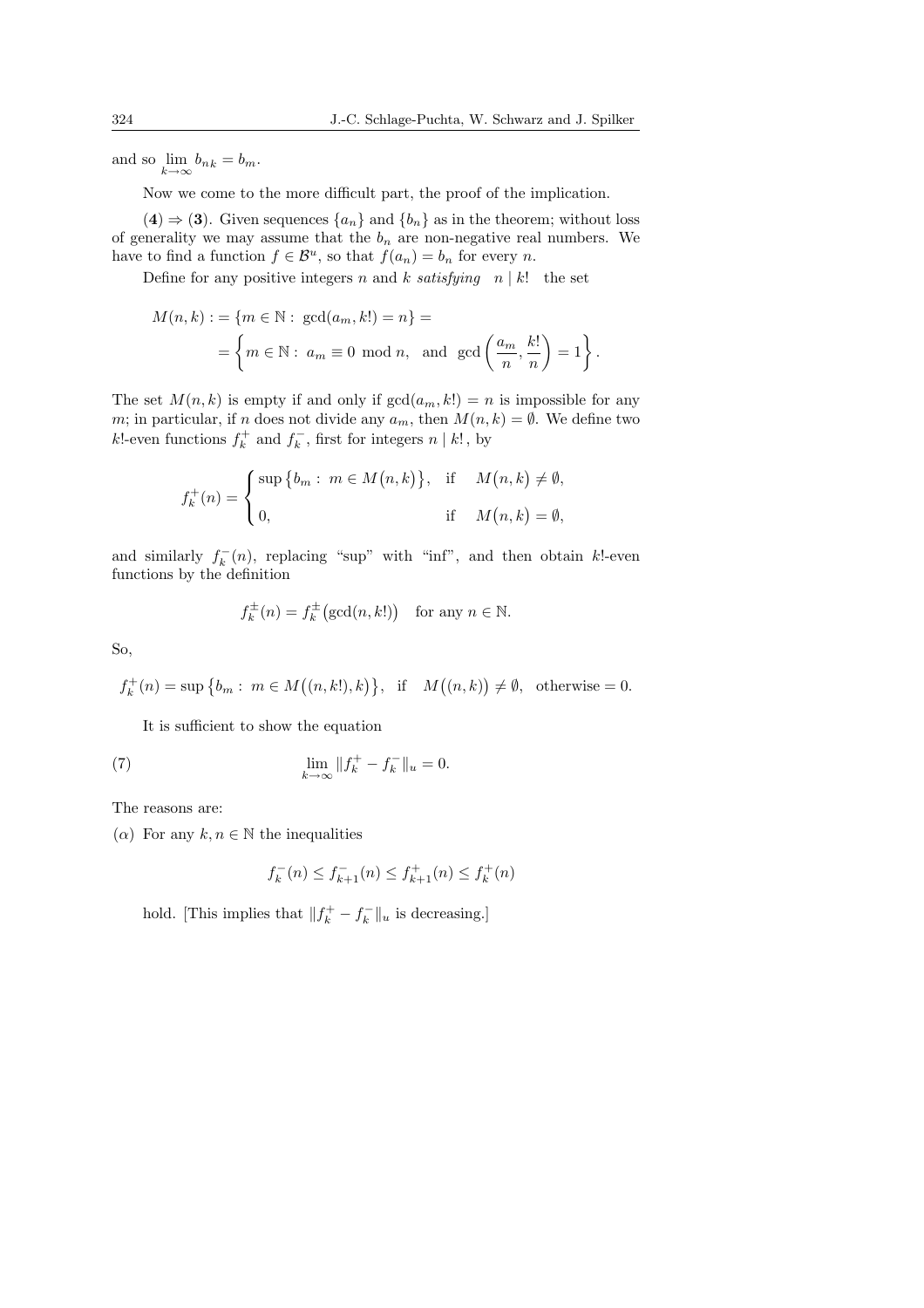Without loss of generality  $n \mid (k+1)!$ . On behalf of  $\lceil \gcd(a_m, (k+1)!) \rfloor$ = n implies  $gcd(a_m, k!) = gcd(n, k!)$  we obtain

$$
M(n, k+1) \subseteq M(\gcd(n, k!), k),
$$

and this gives the first and last inequality.

( $\beta$ ) The sequence  $(f_k^+)_k \in \mathbb{N}$  is a Cauchy-sequence in  $\mathcal{B}^u$ , because of (see  $(\alpha)$ )

$$
||f_k^+ - f_{k+\ell}^+||_u \le ||f_k^+ - f_k^-||_u \text{ for any } k, \ell \in \mathbb{N}.
$$

The space  $(\mathcal{B}^u, \|\cdot\|_u)$  is complete, therefore

$$
f = \lim_{k \to \infty} f_k^+ \text{ exists and is in } \mathcal{B}^u.
$$

(γ) The function f defined in (β) does interpolate the prescribed values  $b_n$ :

If  $k \ge a_n$ , then  $n \in M(a_n, k)$ , therefore  $f_k^-(a_n) \le b_n \le f_k^+(a_n)$  [by the definition of  $f_k^-$ ,  $f_k^+$ , and so

$$
f(a_n) \stackrel{\text{(} \beta)}{=} \lim_{k \to \infty} f_k^+(a_n) = b_n,
$$

[by (7) and the inequalities  $f_k^-(a_n) \leq b_n \leq f_k^+(a_n)$ ].

So it remains to proof equation (7),  $||f_k^+ - f_k^-|| \to 0$ , as  $k \to \infty$ .

**Assume** that (7) is wrong. Since the sequence  $\{\|f_k^+ - f_k^-\|_u\}$ ª  $k \in \mathbb{N}$  is decreasing [see ( $\alpha$ )], there is some  $c > 0$  so that  $||f_k^+ - f_k^-||_u > c$  for all  $k \in \mathbb{N}$ . Therefore, for every  $k \in \mathbb{N}$  there is some integer  $\nu = \nu(k)$  for which  $f_k^+(\nu) - f_k^-(\nu) > c.$ 

By the definition of  $f_k^{\pm}$ , for every k there exist integers  $n_k^+$  and  $n_k^-$  in M By the definition of  $f_k$ , for every  $(\gcd(\nu, k!, k,k))$  with the properties

(a) 
$$
gcd(a_{n_k^+}, k!) = gcd(a_{n_k^-}, k!) \quad [ = gcd(\nu, k!)],
$$

and

$$
\text{(b)}\quad \ b_{n_k^+}-b_{n_k^-}>c.
$$

The sequence  ${b_n}_n$  is bounded; therefore there is<sup>7</sup> a constant b such that for some increasing subsequence  $\{k(j)\}_j$  the inequalities

$$
b_{n_{k(j)}^-}
$$

<sup>7</sup> For b, one may take, for example, a point of accumulation of the sequence For *b*, one may<br> $\left\{\frac{1}{2}\left(bn_k^+ + bn_k^-\right)\right\}_k$ .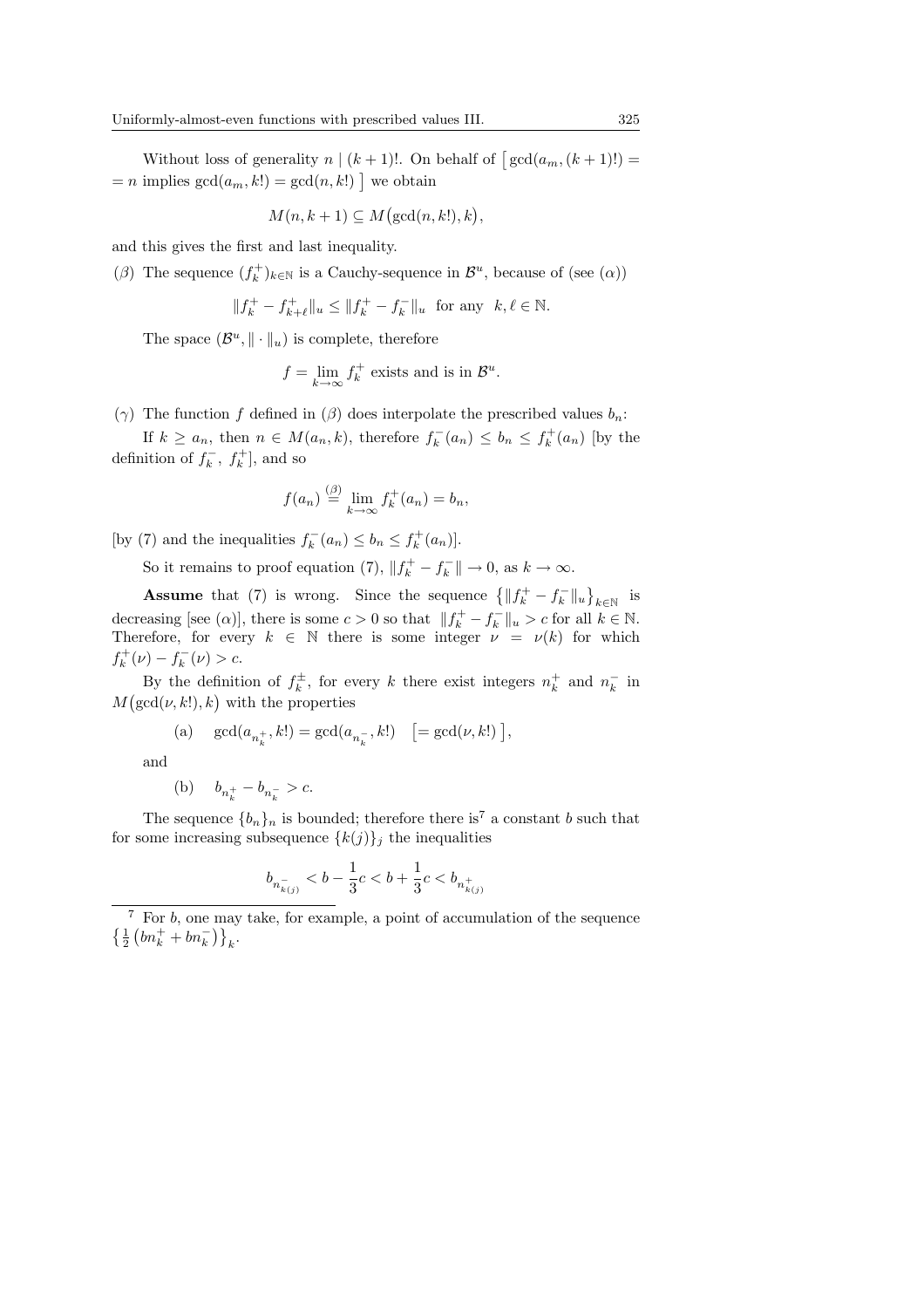hold for every  $j \in \mathbb{N}$ . It follows that

$$
b_{n_{k(j)}^+}-b_{n_{k(i)}^-}>\frac23c\quad\text{for any }\;i,j\in\mathbb{N}.
$$

So we got a sequence  $k(1) < k(2) < \ldots$  of integers and integers  $n_{k(j)}^+$ ,  $n_{k(j)}^$ satisfying

(a) 
$$
gcd(a_{n_{k(j)}^+}, (k(j))!) = gcd(an_{k(j)}^-, (k(j))!),
$$

and

$$
(b') \t b_{n_{k(j)}^+} - b_{n_{k(i)}^-} > \frac{2}{3}c \quad \forall i, j \in \mathbb{N}.
$$

Now we consider the set

$$
\mathcal{M} = \left\{ (d, k(j)) \in \mathbb{N} \times \mathbb{N}, \ d \mid k(j)! \right\}
$$

of pairs of integers, together with a relation "  $\prec$ " defined for  $(d, k(j))$ ,  $(d^*, k(j^*)) \in \mathcal{M}$  by

$$
(d, k(j)) \prec (d^*, k(j^*)) \Longleftrightarrow j \leq j^*
$$
 and  $gcd(d^*, k(j)!) = d$ .

This relation induces a partial ordering  $\prec$  on M.

We say that a pair  $(d, k(j)) \in \mathcal{M}$  is "evil", if there are indices  $n_{k(j)}^+$ ,  $n_{k(j)}^-$ , so that (a) and  $(b')$  are true.  $\overline{a}$ 

For any  $j \in \mathbb{N}$  the pair  $(d, k(j))$  is "evil", if  $d =$  $(a_{n^+_{k(j)}}, k(j)!)$ . So we have shown that for every j there exists an "evil" pair  $(d, k(j))$ . And, if  $(d, k(j)) \prec$  $\prec (d^*, k(j + 1))$ , and  $(d^*, k(j + 1))$  is "evil", then  $(d, k(j))$  is "evil", too.<sup>8</sup>

In the tree of "evil" pairs there is an infinite  $[totally ordered]$  branch ¡  $(d_{k(j)}, k(j))_{j \in \mathbb{N}}$ . The reason is: for every pair  $(d_{k(j)}, k(j))$  having infinitely many "evil" successors, there is an "evil" pair  $(d_{k(j+1)}, k(j+1)) \succ (d_{k(j)}, k(j)),$ which has infinitely many "evil" successors, too (see also the Lemma of D. König, [3], p. 381).

As described some lines before, to every pair  $(d_{k(j)}, k(j))$  from this infinite branch of "evil" pairs, there are indices  $n_{k(j)}^+, n_{k(j)}^-,$  so that for all r satisfying  $r \leq k(j)$  we have

$$
\gcd(a_{n_{k(j)}^+},r!)=\gcd(a_{n_k^-(j)},r!).
$$

<sup>&</sup>lt;sup>8</sup> For every  $a \in \mathbb{N}$  the relation  $gcd(a, (k(j+1)!)) = d^*$  implies  $gcd(a, k(j)!) =$  $= \gcd(d^*, k(j)!).$  Since  $(d, k(j)) \prec (d^*, k(j+1)),$  the last gcd-equation gives  $gcd(a, k(j)) = d.$  Then take  $n_{k(j)}^{+} = n_{k(j+1)}^{+}$ , and  $n_{k(j)}^{-} = n_{k(j+1)}^{-}$ .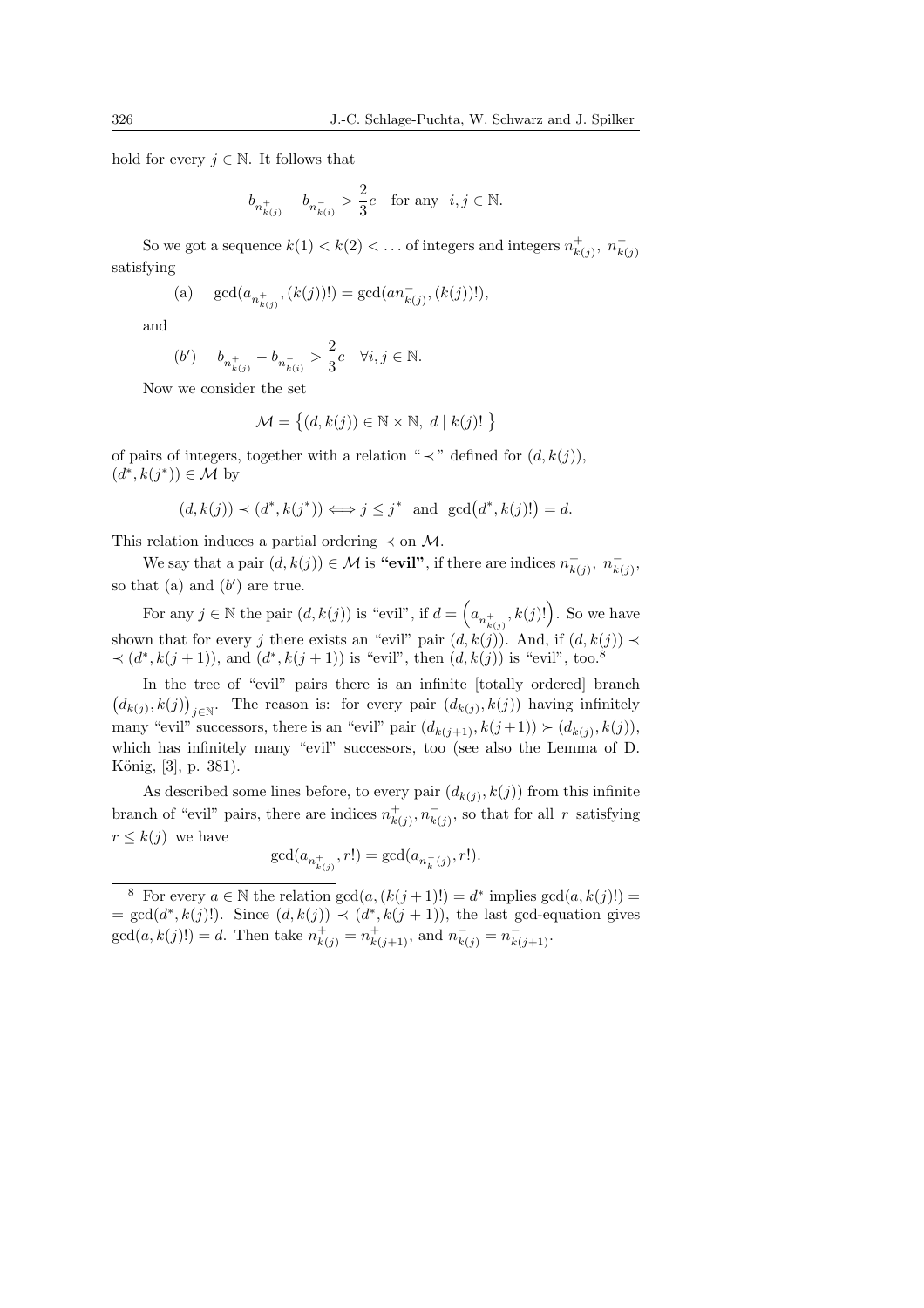

In the special case  $k(1) = 1$ ,  $k(2) = 2,...$  the tree  $(\mathcal{M}, \prec)$  looks like this:

*Figure 1.* The tree  $(M, \prec)$  [in a special case]

We now distinguish three possible cases and obtain a contradiction in every of these cases.

1. Both of the sequences  $\{n_{k(j)}^+\}_j$  and  $\{n_{k(j)}^-\}_j$  contain infinitely many different elements.

Choose from every sequence a strictly increasing subsequence, form the union of these subsequences, and order this union to a strictly increasing sequence  $\{n_k\}_{k\in\mathbb{N}}$ . According to the definition of "evil", there are arbitrarily large indices  $n_k$ ,  $n_\ell$  with the property  $b_{nk} - b_{n_\ell} > \frac{1}{3}c$ ; in particular,  ${b_{nk}}_{k\in\mathbb{N}}$  is not a Cauchy-sequence.

On the other hand, the sequence  $\{gcd(a_{nk}, r!) \}_{k \in \mathbb{N}}$  is eventually constant for any integer r. According to (4a) the sequence  $\{b_{n,k}\}\$ is convergent a contradiction.

2. One of the two sequences, say  $\{n_{k(j)}^+\}$  has infinitely many elements, the other only finitely many. Choose from  $\{n_{k(j)}^+\}_j$  a strictly increasing subsequence  $\{n_k\}_k$ , and choose from  $\{\overline{n_{k(j)}}\}_j$  one value m, which occurs infinitely often. Thus, for any  $r \in \mathbb{N}$  and for infinitely many k, say for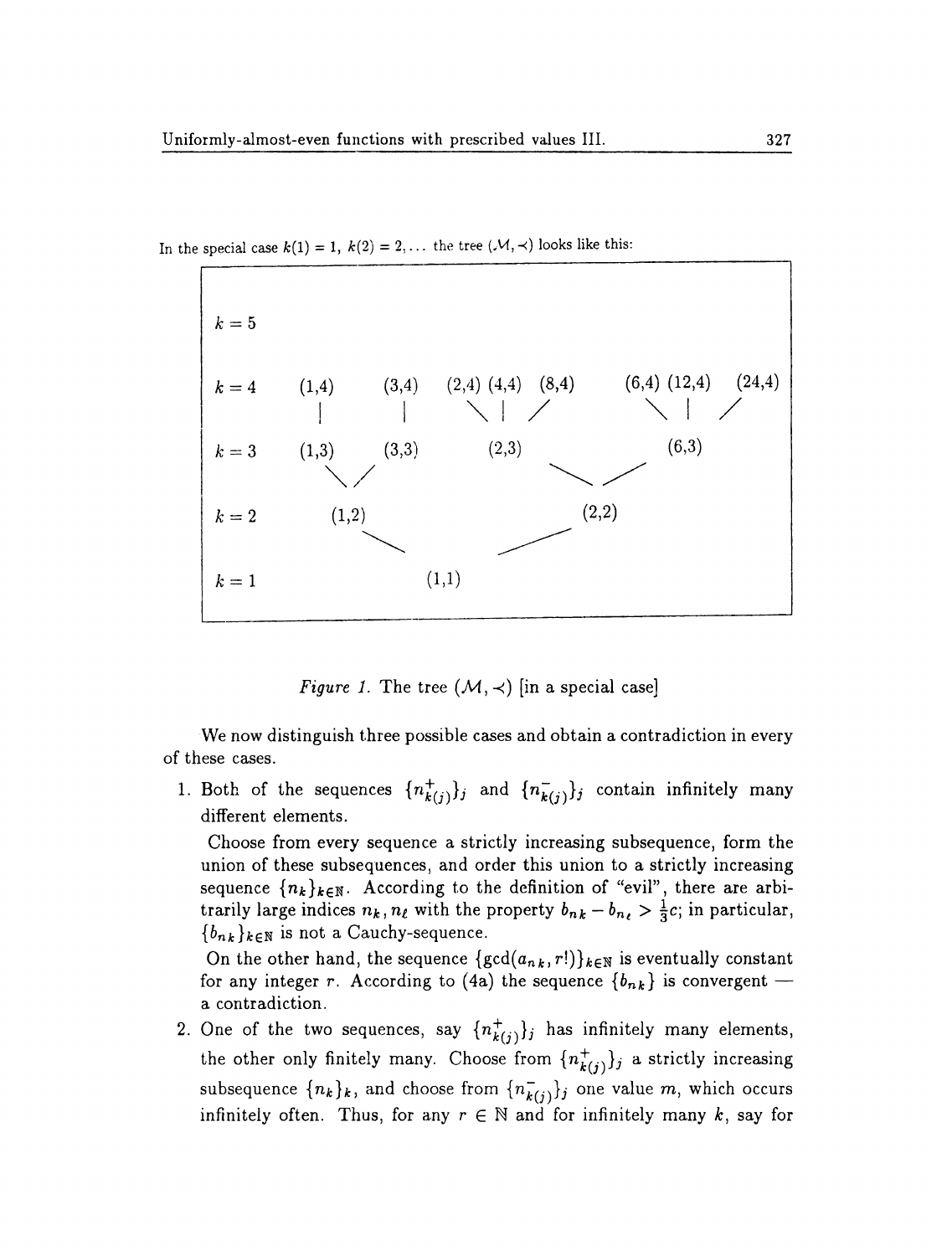$k_1, k_2, ...,$  the relation  $gcd(a_{n_{k_i}}, r!) = gcd(a_m, r!)$  holds for  $i = 1, 2, ...$ ; according to  $(4)$ , "in the case that ..." we obtain

$$
\lim_{i \to \infty} b_{n_{k_i}} = b_m.
$$

This is a contradiction to the inequality  $b_{nk} - b_m > \frac{1}{3}c$ , which is valid for sufficiently large  $k$ .

3. If both of the sequences  $\{n_{k(j)}^+\}_j$  and  $\{n_{k(j)}^-\}_j$  contain only finitely many elements, then choose from every sequence one value which occurs infinitely often, say  $n^+$  and  $n^-$ . Then

$$
\gcd(a_{n+}, k(j)!) = \gcd(a_{n-}, k(j)!)
$$
 for every  $j \in \mathbb{N}$ ,

therefore  $a_{n^+} = a_{n^-}$  and  $n^+ = n^-$ , contradicting  $b_{n^+} - b_{n^-} > \frac{1}{3}c$ .

Thus we arrived at a contradiction in any of these three cases, and Theorem 3 is proved.

**Corollary.** Let  $\{b_n\}_n$  be a convergent sequence of complex numbers and  ${a_n}_n$  a strictly monotone sequence of positive integers, satisfying at least one of the following three properties:

- $\alpha$ )  $a_1 > 1$ , and the least prime factor  $p_{\min}(a_n)$  of  $a_n$  tends to  $\infty$  (see [7], p.  $155$ .
- β) for all  $m < n$  the relation  $a_m/a_n$  is true (see [8], Satz 1.2);
- $\gamma$ ) for every  $m < n$  the relation  $a_m \mid a_n$  holds.

Then there is a function  $f \in \mathcal{B}^u$  with values  $f(a_n) = b_n$  for all  $n \in \mathbb{N}$ .

**Proof.** For any of these three examples we have to check condition (4). Let  ${n_k}_k$  be a strictly increasing sequence of indices, for which the sequence et  $\{n_k\}_{k}$  be a strictly increasing sequence of moldes, for which the sequence  $\gcd(a_{n_k}, r!)$ , becomes eventually constant for every  $r \in \mathbb{N}$ . The sequence  ${b_{nk}}_k$ , being a subsequence of a convergent sequence, is convergent.

We are going to show that the assumption in  $(4)$ , " in the case that ..." does not occur for any of these three examples.

Assume that m is an index so that  $gcd(a_m, r!) = \lim_{k \to \infty} gcd(a_{nk}, r!)$  for every  $r \in \mathbb{N}$ .

- a) Since, for any fixed r,  $\lim_{k \to \infty} \gcd(a_{nk}, r!) = 1$  on behalf of the condition  $p_{\min}(a_n) \to \infty$ , we conclude that  $gcd(a_m, r!) = 1$  for any r, and so  $a_m = 1$ ; but this is impossible.
- β) In the second case, for any  $p \mid a_m$ , we choose an integer  $j \ge \max_{p \mid a_m} o_p(a_m)$ and a large k with the property

$$
gcd(a_m, (p^j)!)
$$
 =  $gcd(a_{nk}, (p^j)!)$  for these primes p dividing  $a_m$ .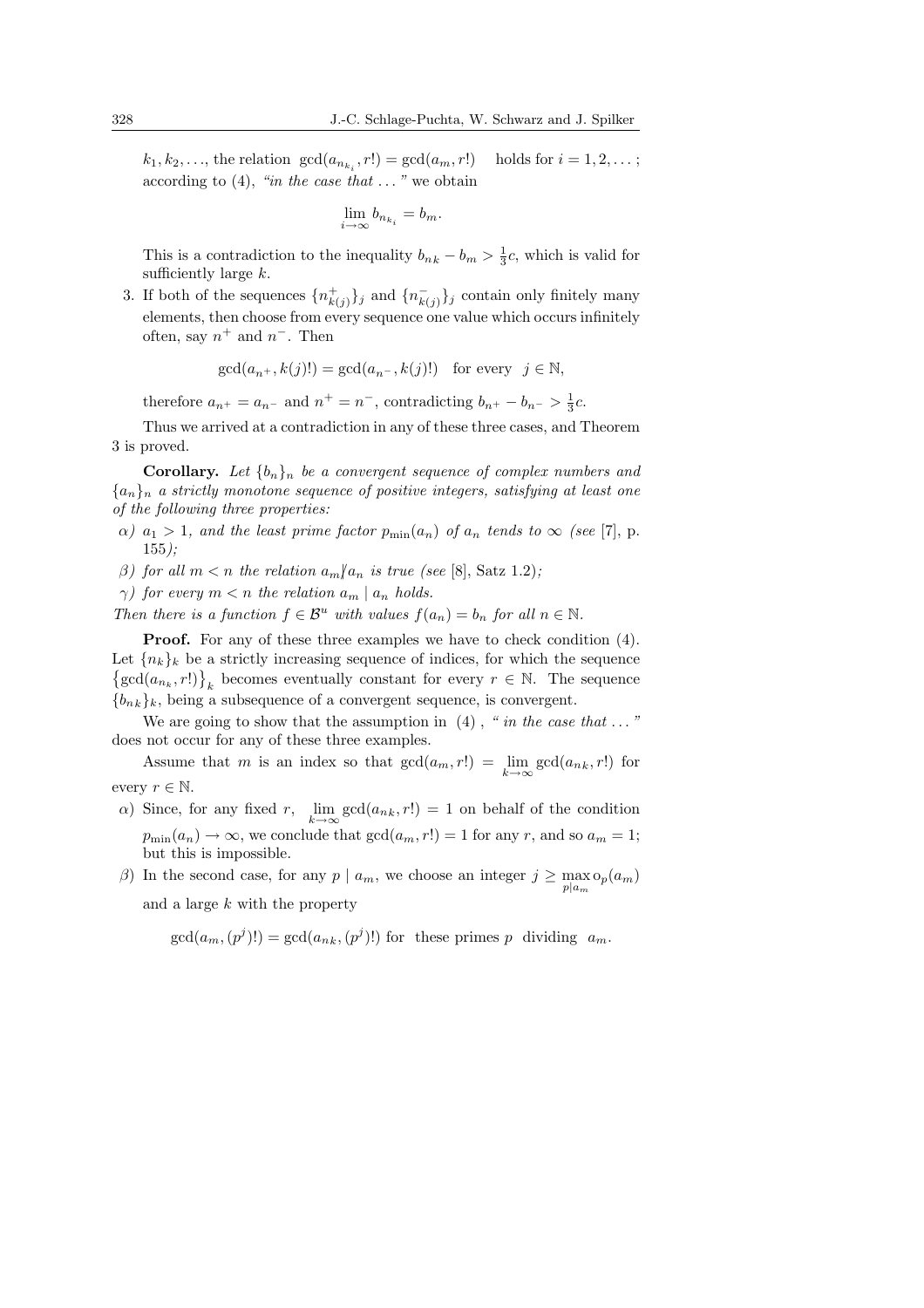Then, for every  $p \mid a_m$ , we obtain

$$
o_p(a_m) = \min\{o_p(a_m), o_p(p^j!)\} = \min\{o_p(a_{nk}), o_p(p^j!)\} \le o_p(a_{nk}).
$$

Therefore  $a_m$  divides  $a_{nk}$ , and so  $n_k \leq m$  [by  $(\beta)$ ]. For large k this is a contradiction.

 $γ$ ) In the third case the relation  $a_{nk} \mid a_{n_{k+1}}$  holds for any k, and so the sequence  $\{o_p(a_{n_k})\}_k$  is increasing for any prime p. Since  $a_{n_k} \to \infty$  as  $k \to \infty$ , the sequence  $\{o_p(a_{nk})\}_k$  is not bounded for at least one prime p. For this prime  $p$  we obtain a contradiction to the inequality

$$
\lim_{k \to \infty} \min \left\{ o_p(a_{nk}), o_p(p^j!) \right\} \le o_p(a_m), \text{ for any } j \in \mathbb{N}.
$$

Finally, without proof, we state an existence theorem for  $\mathcal{D}^u$ .

**Theorem 4.** Let  $\{a_n\}_{n\in\mathbb{N}}$  be a strictly increasing sequence of positive integers and  ${b_n}_{n\in\mathbb{N}}$  a bounded sequence of complex numbers. Then the following two properties are equivalent:

- (8) There is a function  $f \in \mathcal{D}^u$  with values  $f(a_n) = b_n$  for all  $n \in \mathbb{N}$ .
- (9) If  $\{n_k\}_k$  is a strictly increasing sequence of positive integers, with the property, that for any  $q \in \mathbb{N}$  there exists an integer  $k_q \in \mathbb{N}$ , so that  $a_{n_k} \equiv a_{n_{k'}} \mod q$  for all  $k, k' > k_q$ , then
- a) the corresponding sequence  ${b_{n_k}}_k$  is convergent;
- b) the limit  $\lim_{k\to\infty} b_{n_k}$  equals  $b_m$ , if for all  $q \in \mathbb{N}$  there is are integers  $k_q$ ,  $m \in \mathbb{N}$ satisfying  $a_{n_k} \equiv a_m \mod q$  for all  $k > k_q$ .

The proof of this Theorem is similar to the proof of Theorem 3.

**Example.** If f is in  $\mathcal{D}^u$ , then the interpolation-problem  $a_n = n$ ,  $b_n =$  $= f(a_n)$  has the solution f in  $\mathcal{D}^u$ . Choosing a function f not in  $\mathcal{B}^u$ , then this problem does have a solution in  $\mathcal{D}^u$ , but no solution in  $\mathcal{B}^u$ .

#### References

- [1] Feher J., Indlekofer K.-H. and Timofeev N.M.,  $A$  set of uniqueness for completely additive arithmetic functions, Annales Univ. Sci. Budapest., Sect. Comp., 21 (2002), 57-67.
- [2] Indlekofer K.-H., Fehér J. and Stacho L., On sets of uniqueness for completely additive arithmetic functions, Analysis, 16 (1996), 405-415.